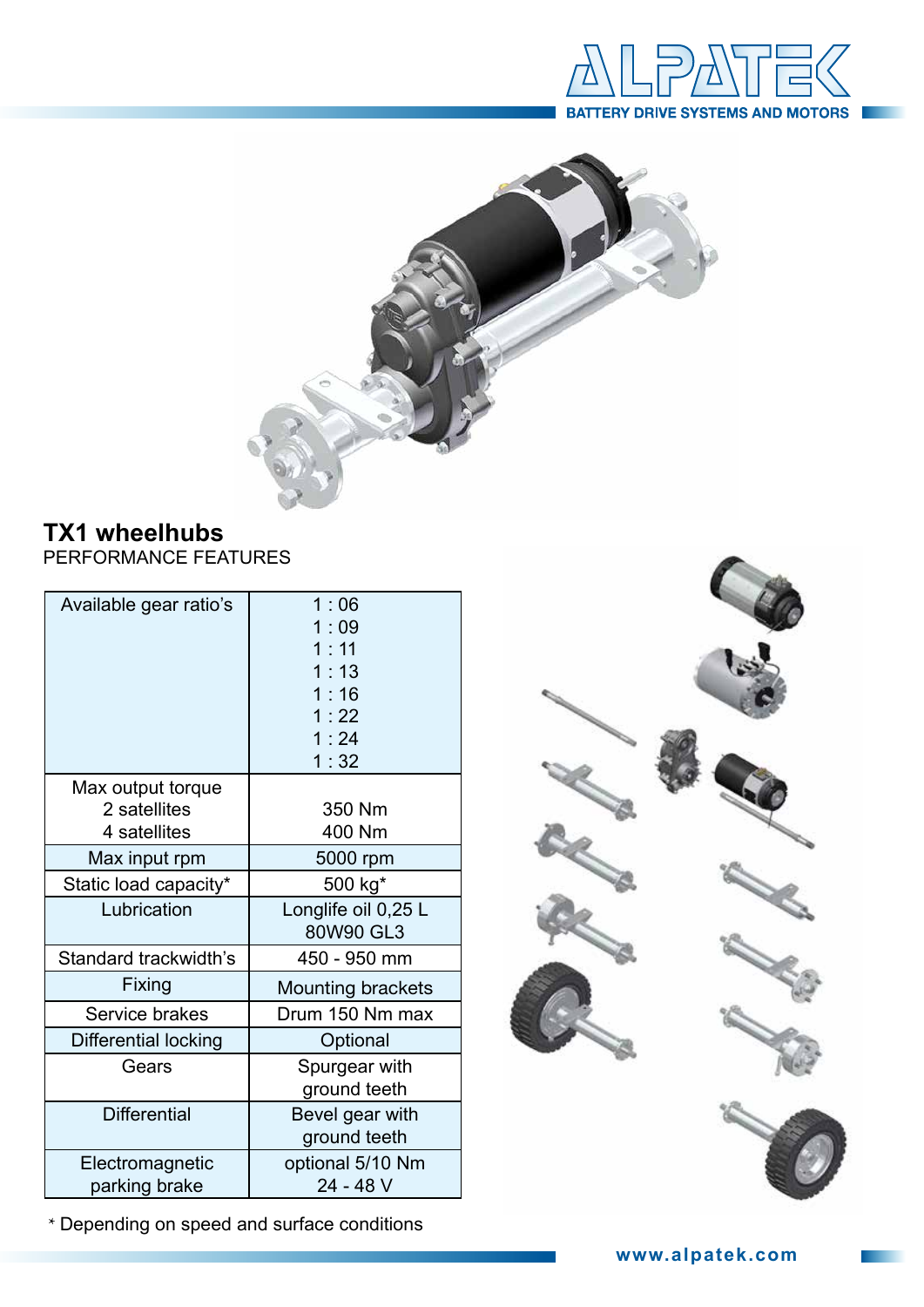



| Motor type    | (PM)              |  |  |  |
|---------------|-------------------|--|--|--|
| Motor voltage | 24 - 48 V         |  |  |  |
| Nom. Power    | 400 W             |  |  |  |
| Duty cycle    | S2 - 60 min       |  |  |  |
| Speed         | 1500 - 2800 rpm   |  |  |  |
| Nom. current  | 21 Amp            |  |  |  |
| Nom. Torque   | 1,27 Nm - 2,54 Nm |  |  |  |
| enclosure     | IP 54             |  |  |  |
| <b>Brake</b>  | 5 / 10 Nm         |  |  |  |



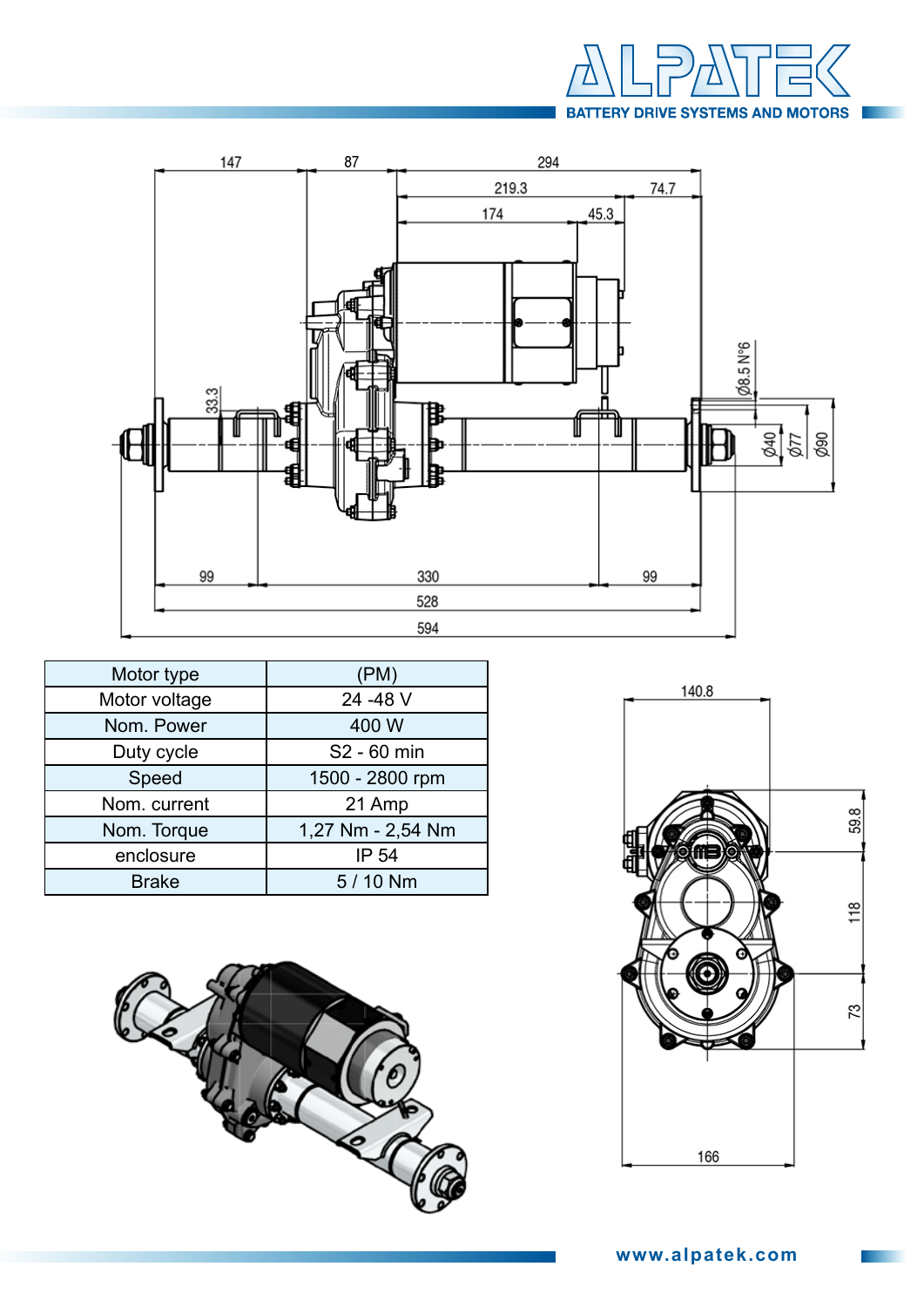



| Motor type    | (PM)              |  |  |  |
|---------------|-------------------|--|--|--|
| Motor voltage | 24 - 48 V         |  |  |  |
| Nom. Power    | 800 W             |  |  |  |
| Duty cycle    | S2 - 60 min       |  |  |  |
| Speed         | 1500 - 3500 rpm   |  |  |  |
| Nom. current  | 42 Amp            |  |  |  |
| Nom. Torque   | 2,18 Nm - 5,09 Nm |  |  |  |
| enclosure     | IP 54             |  |  |  |
| <b>Brake</b>  | 5 / 10 Nm         |  |  |  |



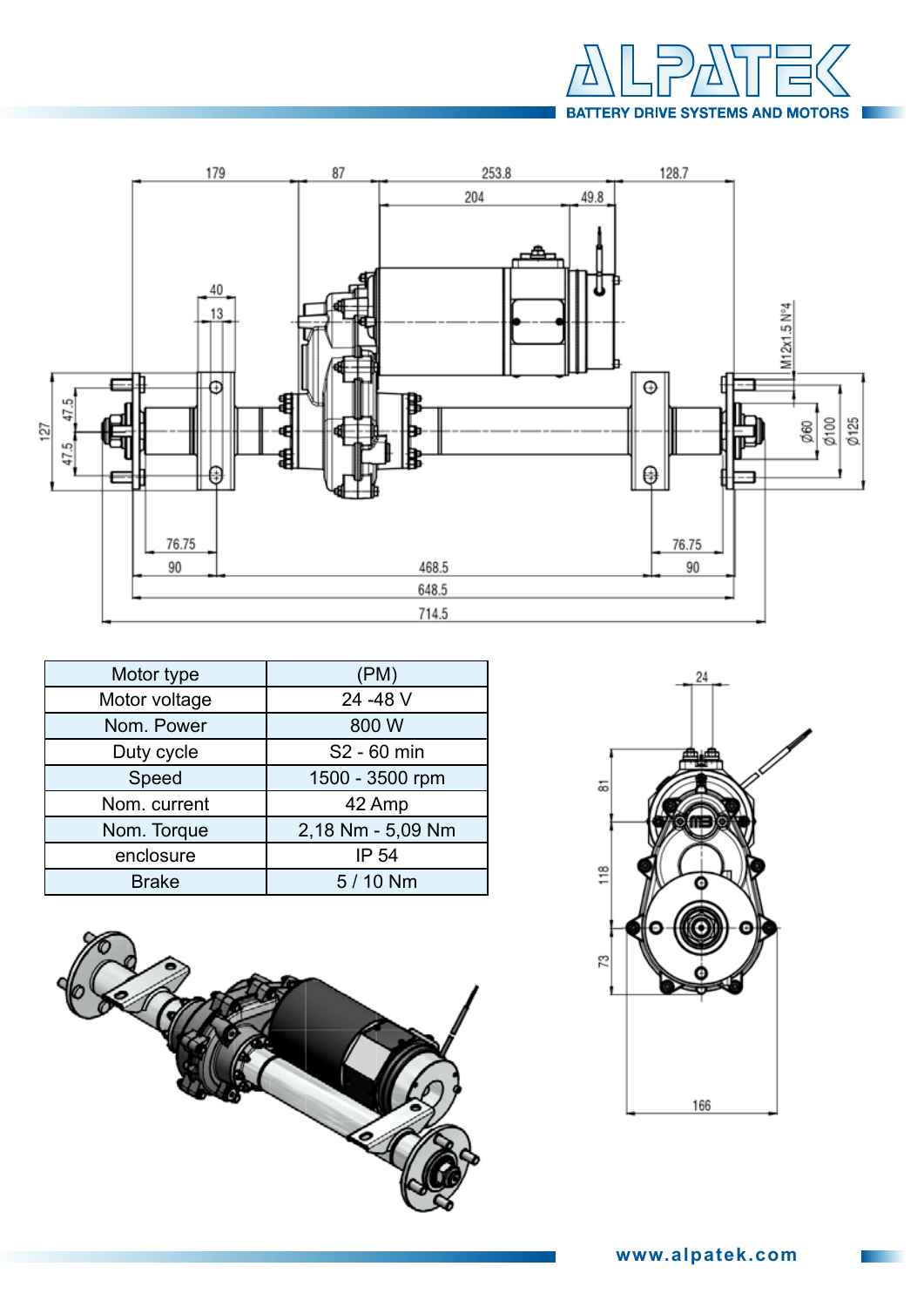





| Motor type    | <b>AC</b>    |  |  |  |  |
|---------------|--------------|--|--|--|--|
| Motor voltage | 24 - 48 V    |  |  |  |  |
| Nom. Power    | 1200 W       |  |  |  |  |
| Duty cycle    | S2 - 60 min  |  |  |  |  |
| Speed         | 5000 rpm     |  |  |  |  |
| Nom. current  | 68 Amp       |  |  |  |  |
| Nom. Torque   | 2,57 Nm      |  |  |  |  |
| Peak Torque   | 15,2 Nm      |  |  |  |  |
| enclosure     | <b>IP 24</b> |  |  |  |  |
| <b>Brake</b>  | 5 / 10 Nm    |  |  |  |  |



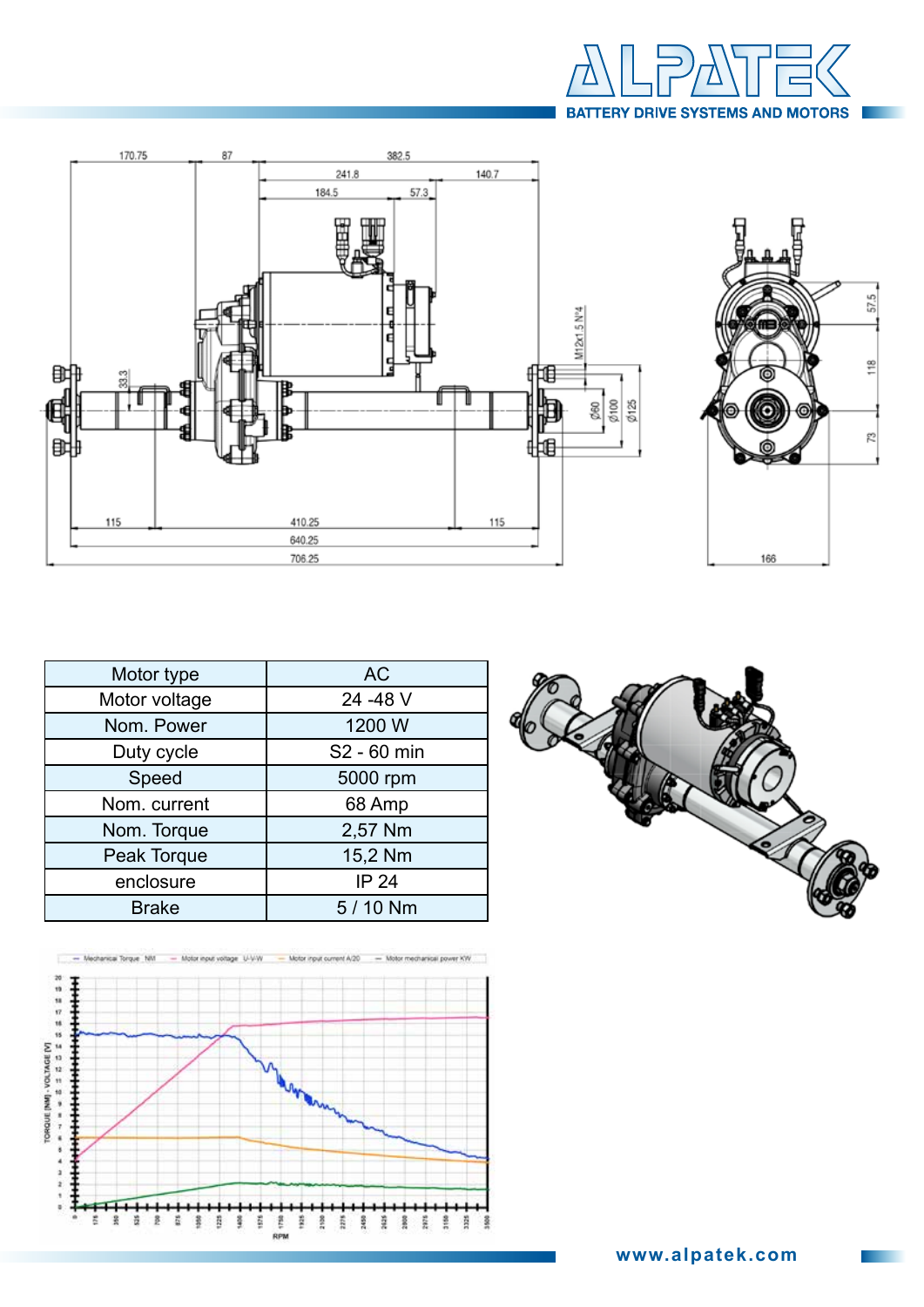







## **Specials**











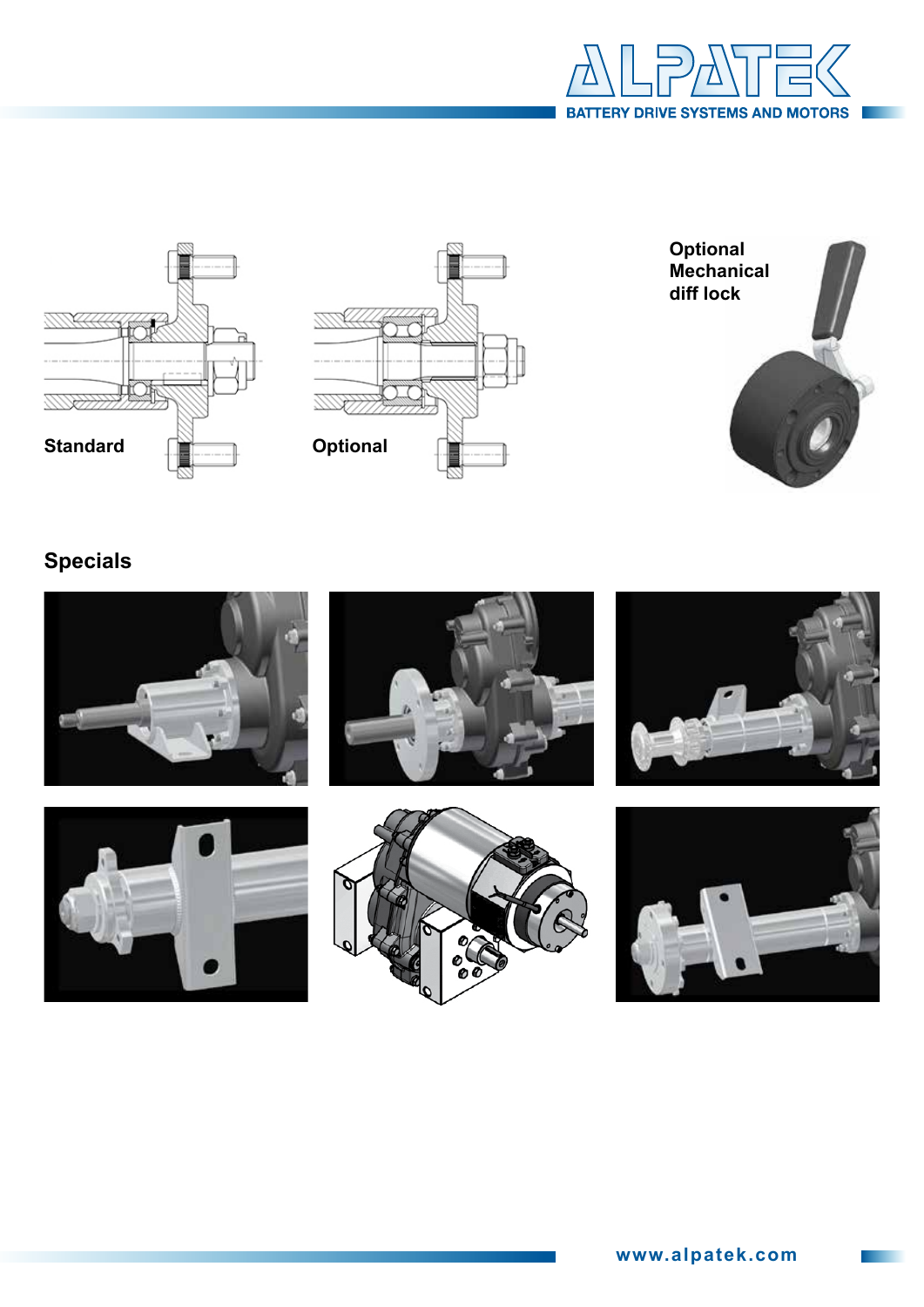

## **AX1 WHEELHUBS WITHOUT STUDS TX1 WHEELHUBS WITHOUT STUDS**

| <b>CODE</b> | <b>TYPE</b>     | E   | D    | $\mathsf{C}$ | $\mathsf{d}$                                                                  | $\mathsf{S}$                       | n°holes                 | Øric.          |
|-------------|-----------------|-----|------|--------------|-------------------------------------------------------------------------------|------------------------------------|-------------------------|----------------|
| 49.08.2556  | <b>BALILLA</b>  | 125 | 62   | 95           | 13                                                                            | $\,8\,$                            | $\overline{4}$          |                |
| 49.08.2557  | <b>FIAT</b>     | 125 | 58   | 98           | 13                                                                            | 8                                  | $\overline{4}$          | $\mathbf{1}$   |
| 49.08.2558  | <b>BMW</b>      | 125 | 60   | 100          | 13                                                                            | 8                                  | $\overline{\mathbf{4}}$ | $\overline{2}$ |
| 49.08.2559  | VESPA 4         | 100 | 52   | 70           | M10                                                                           | 8                                  | 4                       |                |
| 49.08.2562  | NERVIANI        | 90  | 40   | 77           | 8.5<br>8<br>6<br>8<br>6<br>M <sub>8</sub><br>$\,8\,$<br>M10<br>$\overline{a}$ |                                    |                         |                |
| 49.08.2594  | SPECIAL         | 93  | 59.5 | 75           |                                                                               |                                    |                         |                |
| 49.08.2595  | <b>FRANCIA</b>  | 138 | 85   | 115          |                                                                               |                                    |                         |                |
| 49.08.2596  | SPECIAL         | 87  | 60   | 76           | M8-8.1                                                                        | 22                                 | $2+2$                   |                |
| 49.08.2714  | SPECIAL         | 92  | 52   | 75           | M8                                                                            | $\,8\,$                            | $6\phantom{.}$          |                |
| 49.08.2756  | SPECIAL         | 125 | 50   | 101.6        | $11.5\,$                                                                      | 8                                  | $\overline{4}$          |                |
| 49.08.2757  | SPECIAL         | 125 | 90   | 110          | M10                                                                           | $\,8\,$<br>$\overline{\mathbf{4}}$ |                         |                |
| 49.08.2763  | SPECIAL         | 84  | 50   | 70           | M8                                                                            | $\,8\,$                            | $\overline{4}$          |                |
| 49.08.2769  | <b>NERVIANI</b> | 90  | 40   | 77           | M8                                                                            | $\,8\,$                            | 6                       |                |
| 49.08.2775  | <b>FRANCIA</b>  | 138 | 85   | 115          | M10x1.25                                                                      | $\,8\,$                            | 4                       |                |
| 49.08.2776  | SPECIAL         | 108 | 60   | 90           | M8                                                                            | 8                                  | $\overline{4}$          |                |
| 49.08.2788  | <b>U.S.A.</b>   | 128 | 60   | 101.6        | 13                                                                            | 8                                  | $\overline{4}$          | $\overline{3}$ |
| 49.08.2814  | SPECIAL         | 88  | 53   | 68           | M8                                                                            | $\,8\,$                            | $\overline{3}$          |                |
| 49.08.2832  | SPECIAL         | 87  | 40   | 65           | M8/Ø13                                                                        | $\,8\,$                            | $3 + 3$                 |                |